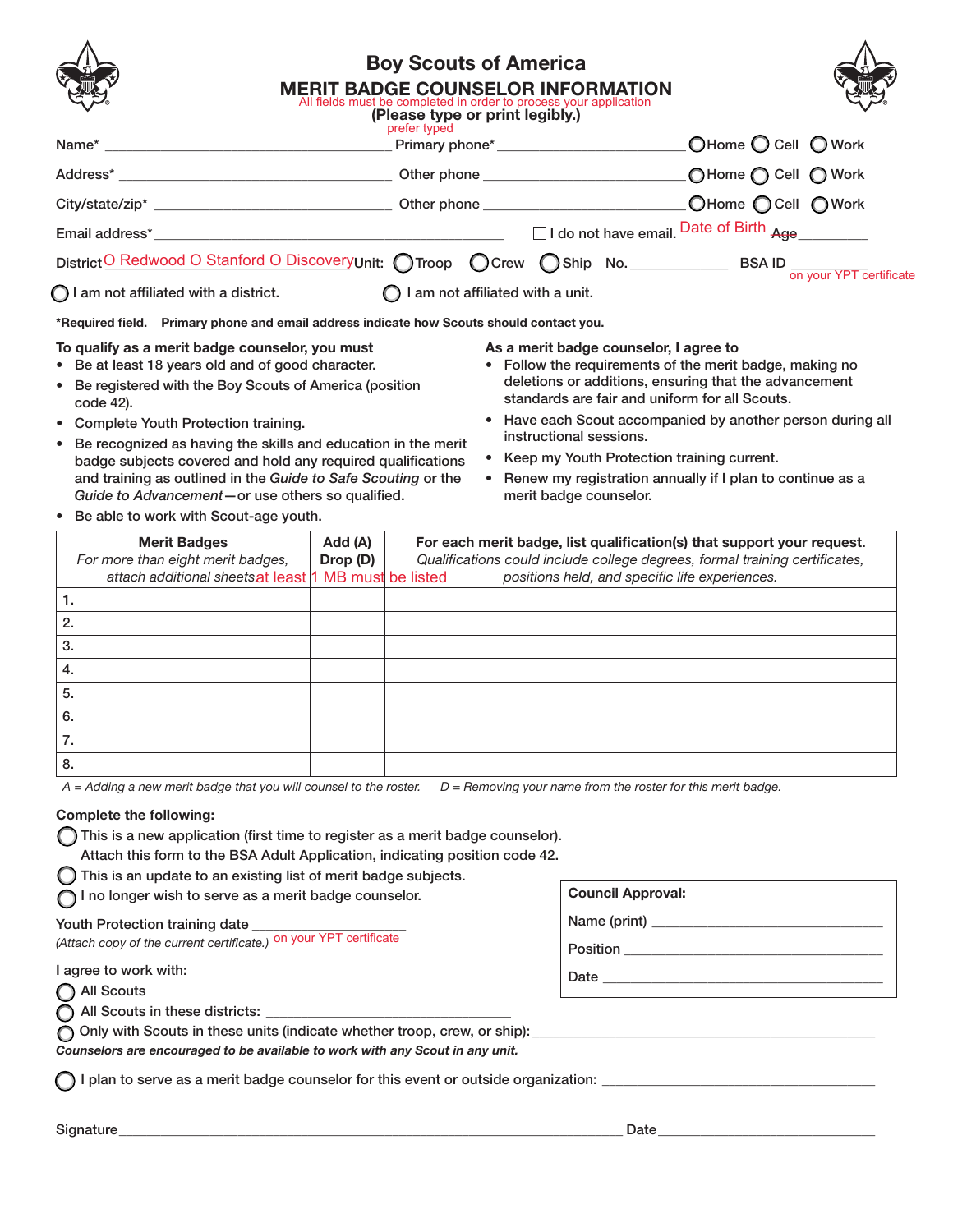# **BSA ADULT APPLICATION**<br>All fields must be completed in order to process your registration.

| First name (Full legal name)                                                                                                                                                                                                                                                                                                | Middle name                                                                                                                                                  | Last name                                                                                                                                                                             | <b>Suffix</b>                                                                                                                                            |  |  |  |  |
|-----------------------------------------------------------------------------------------------------------------------------------------------------------------------------------------------------------------------------------------------------------------------------------------------------------------------------|--------------------------------------------------------------------------------------------------------------------------------------------------------------|---------------------------------------------------------------------------------------------------------------------------------------------------------------------------------------|----------------------------------------------------------------------------------------------------------------------------------------------------------|--|--|--|--|
|                                                                                                                                                                                                                                                                                                                             |                                                                                                                                                              |                                                                                                                                                                                       |                                                                                                                                                          |  |  |  |  |
| <b>Home Address</b><br>Country                                                                                                                                                                                                                                                                                              |                                                                                                                                                              |                                                                                                                                                                                       | Date of Birth (mm/dd/yyyy)                                                                                                                               |  |  |  |  |
|                                                                                                                                                                                                                                                                                                                             |                                                                                                                                                              |                                                                                                                                                                                       |                                                                                                                                                          |  |  |  |  |
| City                                                                                                                                                                                                                                                                                                                        |                                                                                                                                                              | State<br>Zip                                                                                                                                                                          | Social Security Number (required)                                                                                                                        |  |  |  |  |
|                                                                                                                                                                                                                                                                                                                             |                                                                                                                                                              |                                                                                                                                                                                       |                                                                                                                                                          |  |  |  |  |
| Ethnic background: O Black/African O Caucasian/White O Native American O Hispanic/Latino O Alaska Native O Pacific Islander O Asian O Other<br>Gender: $\bigcirc$ M $\bigcirc$ F<br>Primary phone<br>Alternate phone<br>Extension                                                                                           |                                                                                                                                                              |                                                                                                                                                                                       |                                                                                                                                                          |  |  |  |  |
| $\overline{\phantom{a}}$                                                                                                                                                                                                                                                                                                    | $\qquad \qquad \blacksquare$                                                                                                                                 | x                                                                                                                                                                                     | $\bigcirc$ Scout Life<br>subscription                                                                                                                    |  |  |  |  |
| Please select your preference of communication: ○ Email ○ Phone Call ○ SMS/Text                                                                                                                                                                                                                                             |                                                                                                                                                              | Occupation                                                                                                                                                                            |                                                                                                                                                          |  |  |  |  |
| Email address                                                                                                                                                                                                                                                                                                               |                                                                                                                                                              |                                                                                                                                                                                       |                                                                                                                                                          |  |  |  |  |
| Are you an Eagle Scout? Yes $\bigcirc$ No $\bigcirc$ If so, enter date earned Eagle (mm/dd/yyyy                                                                                                                                                                                                                             |                                                                                                                                                              | Employer                                                                                                                                                                              |                                                                                                                                                          |  |  |  |  |
|                                                                                                                                                                                                                                                                                                                             |                                                                                                                                                              |                                                                                                                                                                                       |                                                                                                                                                          |  |  |  |  |
|                                                                                                                                                                                                                                                                                                                             |                                                                                                                                                              |                                                                                                                                                                                       | Yes No                                                                                                                                                   |  |  |  |  |
| All questions MUST be answered. Write NONE if not applicable.<br>1. Scouting background.                                                                                                                                                                                                                                    | 5. References. Please list those who are familiar with your character.<br>References may be checked.                                                         |                                                                                                                                                                                       | c. Have you ever been arrested for a criminal offense<br>ОO<br>(other than minor traffic violations)? Explain:                                           |  |  |  |  |
| POSITION<br>COUNCIL<br>YEAR                                                                                                                                                                                                                                                                                                 |                                                                                                                                                              |                                                                                                                                                                                       |                                                                                                                                                          |  |  |  |  |
|                                                                                                                                                                                                                                                                                                                             |                                                                                                                                                              |                                                                                                                                                                                       | Yes No<br>d. Has your driver's license ever been suspended or                                                                                            |  |  |  |  |
| 2. Experience working with youth in other organizations.<br>Please provide contact information.                                                                                                                                                                                                                             |                                                                                                                                                              |                                                                                                                                                                                       | $\circ$<br>revoked? Explain:                                                                                                                             |  |  |  |  |
|                                                                                                                                                                                                                                                                                                                             |                                                                                                                                                              |                                                                                                                                                                                       |                                                                                                                                                          |  |  |  |  |
|                                                                                                                                                                                                                                                                                                                             | 6. Additional information. (Mark each answer.)                                                                                                               | Yes No                                                                                                                                                                                | e. Have you ever been investigated for, accused of,<br>Yes No                                                                                            |  |  |  |  |
| 3. Previous residences (for last 10 years).<br><b>CITY</b><br><b>STATE</b>                                                                                                                                                                                                                                                  | a. Have you ever been removed from or asked to leave a $~\circlearrowright$ $\circlearrowright$<br>leadership position in an organization due to allegations |                                                                                                                                                                                       | or charged with abuse or neglect of a minor child?<br>ΟO<br>Explain:                                                                                     |  |  |  |  |
|                                                                                                                                                                                                                                                                                                                             | regarding your personal conduct or behavior? Explain:                                                                                                        |                                                                                                                                                                                       |                                                                                                                                                          |  |  |  |  |
|                                                                                                                                                                                                                                                                                                                             |                                                                                                                                                              |                                                                                                                                                                                       | f. Are you aware of any reason not listed above that<br>Yes No                                                                                           |  |  |  |  |
| 4. Current memberships (religious, community, business, labor, or<br>professional organizations).                                                                                                                                                                                                                           | b. Do you use illegal drugs or abuse alcohol?                                                                                                                | Yes No<br>OО                                                                                                                                                                          | may call into question your suitability to supervise,<br>ΟO<br>guide, care for, and lead young people?                                                   |  |  |  |  |
|                                                                                                                                                                                                                                                                                                                             | Explain:                                                                                                                                                     |                                                                                                                                                                                       |                                                                                                                                                          |  |  |  |  |
|                                                                                                                                                                                                                                                                                                                             |                                                                                                                                                              |                                                                                                                                                                                       |                                                                                                                                                          |  |  |  |  |
| I hereby certify that<br>1. I have read and affirm that I accept the Declaration of Religious Principle. I agree to comply with                                                                                                                                                                                             | <b>INITIALS</b><br><b>REQUIRED</b>                                                                                                                           |                                                                                                                                                                                       |                                                                                                                                                          |  |  |  |  |
| the rules and regulations of the BSA and the local council, including the Scouter Code of Conduct.                                                                                                                                                                                                                          |                                                                                                                                                              |                                                                                                                                                                                       |                                                                                                                                                          |  |  |  |  |
| 2. I affirm that the information contained in this application is true and accurate to the best of my<br>knowledge and belief.                                                                                                                                                                                              |                                                                                                                                                              | Signature of applicant<br>$\bigcirc$ YPT completion certificate attached and Background Check Authorization form attached                                                             | Date                                                                                                                                                     |  |  |  |  |
|                                                                                                                                                                                                                                                                                                                             |                                                                                                                                                              |                                                                                                                                                                                       | This area is not needed for MBCs TO BE COMPLETED BY UNIT MBCs are a district position, not a unit position                                               |  |  |  |  |
| Careful review of the information provided on this application is a significant step in Scouting's efforts to protect its youth members and deliver a quality program.                                                                                                                                                      |                                                                                                                                                              |                                                                                                                                                                                       |                                                                                                                                                          |  |  |  |  |
| All applications should be submitted to the local council within 5 business days.<br>APPROVALS FOR UNIT ADULTS: I have reviewed this application and the responses to any questions answered "Yes," and<br>APPROVAL FOR COUNCIL AND DISTRICT ADULTS: I have reviewed this application and have made any follow-up inquiries |                                                                                                                                                              |                                                                                                                                                                                       |                                                                                                                                                          |  |  |  |  |
| have made any follow-up inquiries necessary to be satisfied that the applicant possesses the moral, educational, and<br>emotional qualities to be an adult leader in the BSA.                                                                                                                                               |                                                                                                                                                              | leader in the BSA.                                                                                                                                                                    | necessary to be satisfied that the applicant possesses the moral, educational, and emotional qualities to be an adult                                    |  |  |  |  |
|                                                                                                                                                                                                                                                                                                                             |                                                                                                                                                              |                                                                                                                                                                                       |                                                                                                                                                          |  |  |  |  |
|                                                                                                                                                                                                                                                                                                                             |                                                                                                                                                              |                                                                                                                                                                                       |                                                                                                                                                          |  |  |  |  |
| Signature of Chartered Organization Head or representative<br>Unit type: $\bigcirc$ Pack $\bigcirc$ Troop $\bigcirc$ Crew $\bigcirc$ Ship                                                                                                                                                                                   | Date                                                                                                                                                         | Signature of Scout Executive or designee                                                                                                                                              | Date                                                                                                                                                     |  |  |  |  |
| $\bigcirc$ New leader $\bigcirc$ Former leader $\bigcirc$ Position change $\bigcirc$ Participant                                                                                                                                                                                                                            |                                                                                                                                                              | If applicant has a current registration in another unit or local council, the registration may be<br>completed at no charge by transferring the registration or multiple registering. |                                                                                                                                                          |  |  |  |  |
|                                                                                                                                                                                                                                                                                                                             |                                                                                                                                                              |                                                                                                                                                                                       |                                                                                                                                                          |  |  |  |  |
|                                                                                                                                                                                                                                                                                                                             |                                                                                                                                                              |                                                                                                                                                                                       |                                                                                                                                                          |  |  |  |  |
| Unit No. or District name                                                                                                                                                                                                                                                                                                   |                                                                                                                                                              | Unit No. or District name                                                                                                                                                             |                                                                                                                                                          |  |  |  |  |
| 42<br><b>Merit Badge Counselor</b>                                                                                                                                                                                                                                                                                          |                                                                                                                                                              |                                                                                                                                                                                       |                                                                                                                                                          |  |  |  |  |
| <b>Scouting Position Title</b><br><b>Scouting Position Code</b><br><b>PAID:</b> $\bigcirc$ Cash                                                                                                                                                                                                                             |                                                                                                                                                              | Transferring from Unit/Council:                                                                                                                                                       | $\circledcirc$ Transfer application $\circledcirc$ Multiple application $\circledcirc$ Pack $\circledcirc$ Troop $\circledcirc$ Crew $\circledcirc$ Ship |  |  |  |  |
| \$<br>\$                                                                                                                                                                                                                                                                                                                    | $\circ$ Check No. $\_\_$                                                                                                                                     |                                                                                                                                                                                       |                                                                                                                                                          |  |  |  |  |
| Scout Life fee<br><b>Registration fee</b>                                                                                                                                                                                                                                                                                   | $\circlearrowright$ Credit card                                                                                                                              | Enter membership number<br>from unexpired registration:                                                                                                                               |                                                                                                                                                          |  |  |  |  |

524-501